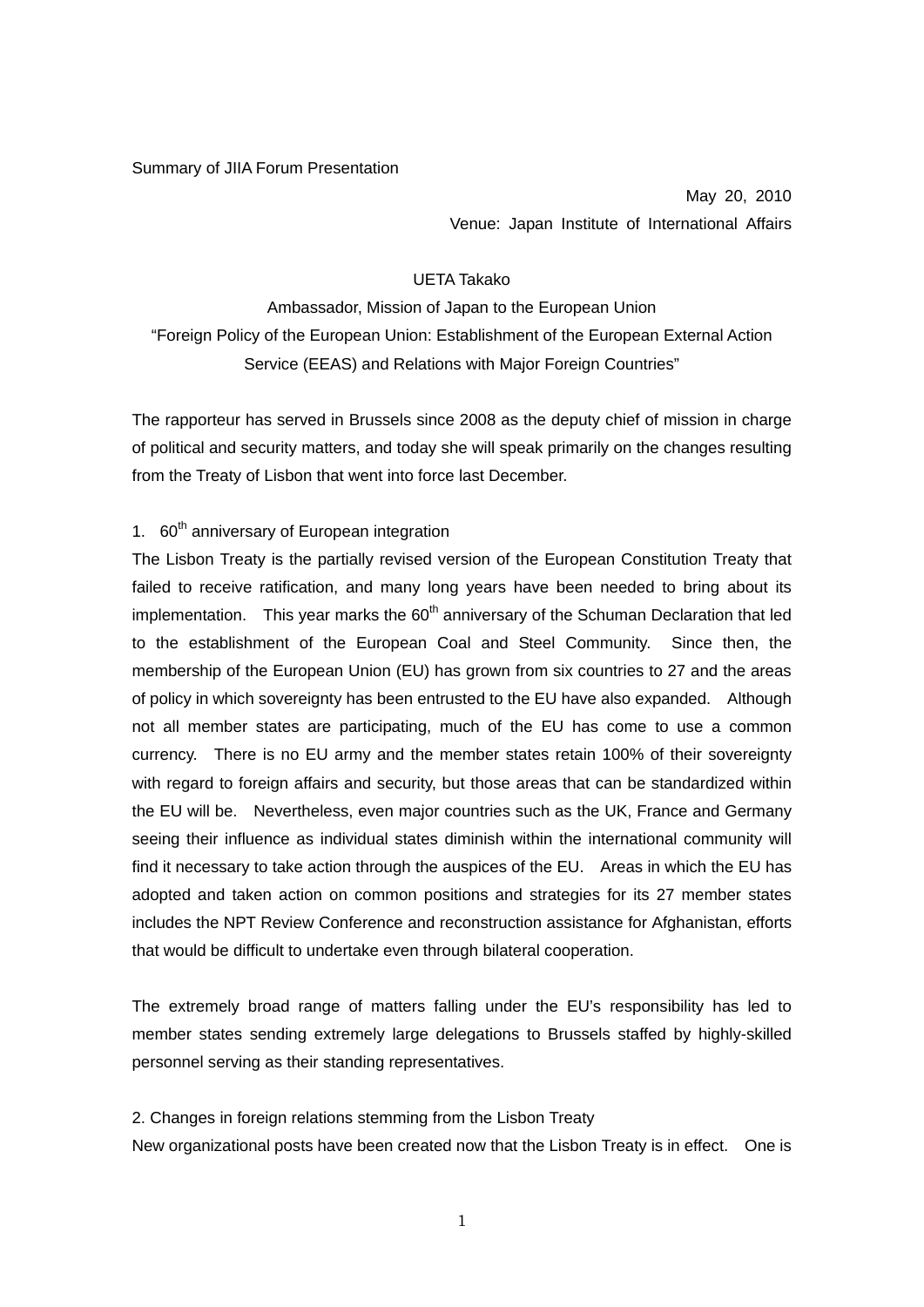the post of President of the European Council, assumed by former Belgian Prime Minister Herman Van Rompuy. Although called the Presidency of the EU, the post more strongly resembles that of a coordinator. Another such office is that of High Representative of the European Union for Foreign Affairs and Security Policy and Vice-President of the European Commission held by Mrs. Ashton. This post represents the consolidation of two positions: the High Representative responsible for military and police affairs and the director of development assistance at the European Commission's Directorate-General for External Relations. Mrs. Ashton is also charged with overseeing the agenda of the Foreign Affairs Council that brings together the foreign ministers of the member states, and thus she bears tremendous responsibility as an individual official.

The External Action Service, essentially the EU's "Foreign Ministry," is being created in order to support High Representative Ashton. The staff members of the External Action Service are seconded from three sources: the European Commission's Directorate-General for External Relations, the foreign affairs section of the Council Secretariat, and the foreign ministries of member states. Mrs. Ashton plans to launch this organization within her five-year term, and progress is being slowly made. The senior bureaucratic posts have become the focus of power struggles among member states. The chiefs of foreign missions have been primarily political appointments, but a scheme for recruiting candidates from member states has been added. The legislative authority of the European Parliament, chosen by the citizens of member states in direct elections, has been strengthened in the formation of this "Foreign Ministry." Diplomatic and security affairs overall are undergoing a transition. The relationship between Mr. Van Rompuy and Mrs. Ashton is not clearly stipulated in the Lisbon Treaty, but the two are fundamentally independent and not in a superior-subordinate relationship.

The permanent structural cooperation/solidarity clauses and the mutual assistance clauses in the Lisbon Treaty were included to strengthen the EU's military capabilities, but the EU has yet to address the issue of regional defense. At the same time, though, there are about 20 EU crisis management operations (PKO) underway, including both military and non-military operations. Among these are Operation Atlanta to combat piracy off the coast of Somalia, the dispatch of an EU observer group to Georgia, and assistance to Bosnia-Herzegovina, Kosovo and the Democratic Republic of the Congo. It is possible that the EU can play a role in cases in which it is difficult to reach a UN Security Council resolution or impossible for NATO to intervene.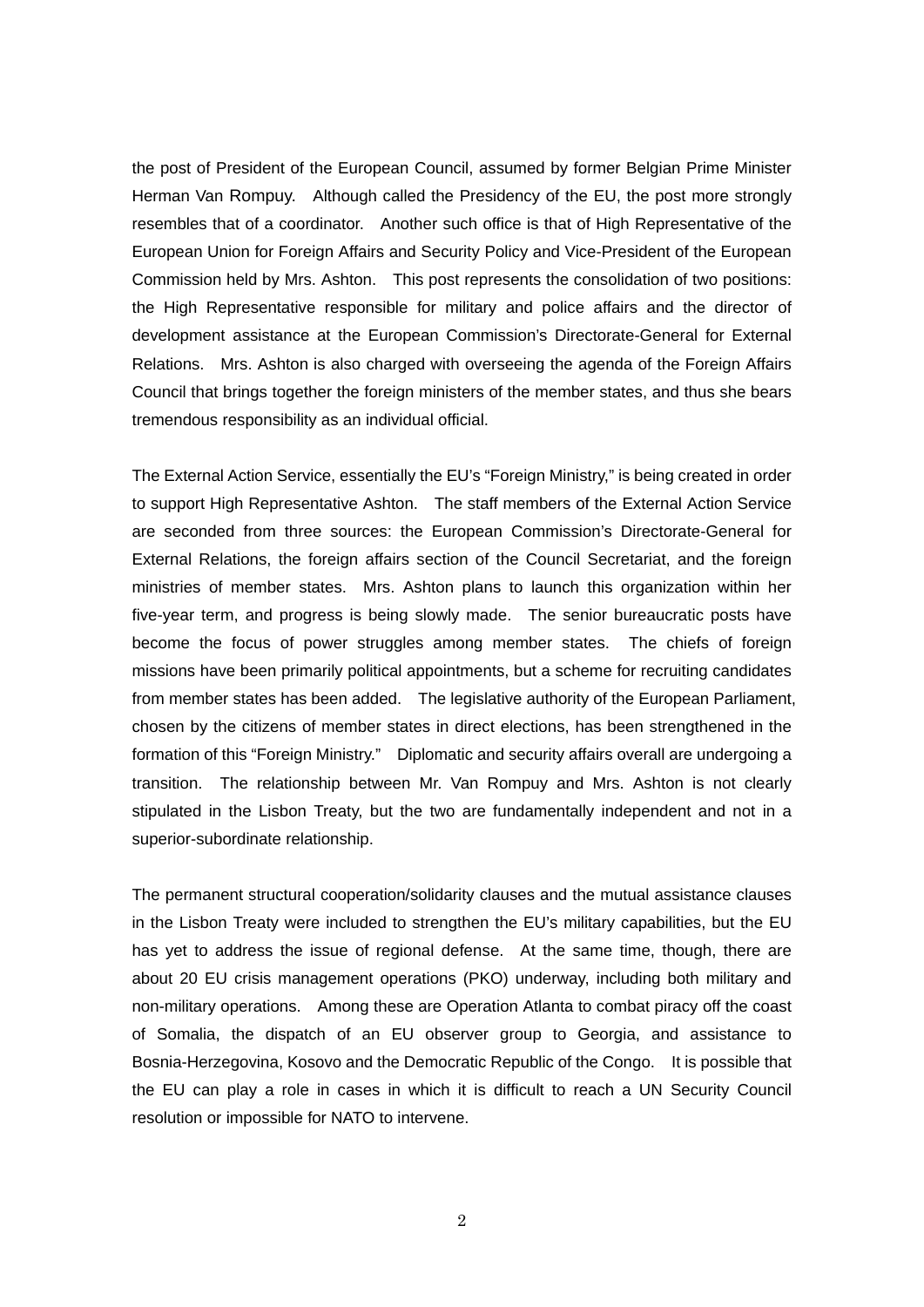## 3. The EU's foreign relations

The EU's view on the world situation is that there is a power shift underway on a global scale from north to south and from west to east. As China, India and other emerging countries are being lifted by economic globalization, the EU is seeing a relative decline in its power and political influence. To maintain its influence in such circumstances, it will need to speak with a single voice and bolster both its economic diplomacy and relations with major countries.

The US holds a special status among these major countries. There was strong opposition in the EU to the foreign policies of the Bush administration, but the Obama administration met with an even warmer welcome in Europe than in the US. Discussions on US-Europe relations had often been exclusively devoted to NATO, but the Obama administration has been seeking to utilize the EU as an actor.

The EU has also been emphasizing relations with neighboring countries, with special focus placed on the stability of the crescent stretching from the east (Belarus, Russia, etc.) to the countries of the Middle East and the Magreb. Relations with the EU's specified strategic partners of Russia, China, Japan, Canada and Brazil are also being given priority. The EU has concentrated a great deal of effort on its Russia policy and has voiced its support for the Medvedev administration, but has adopted a policy of partnership and engagement with China, with which the EU has no particular affinity. Last year's COP15 made it clear that the EU's policy toward China was not having the desired results, however, and has generated disappointment. The EU is extremely displeased about being marginalized by the G2 (US and China).

In its relations with NATO, the incomplete overlap of EU and NATO membership makes it impossible to achieve smooth cooperation between the two organizations. The EU has attached importance to "effective multilateralism" through effective functioning by the UN, and has adopted a common position to present a unified front in its relations with the OSCE.

## 4. Japan-EU relations

The trade frictions lasting from the 1980s to the early 1990s no longer trouble Japan-EU relations, and the two engage in regular summit meetings, foreign minister-level meetings, and working groups at the political director, director-general and vice ministerial levels. These working groups cover a broad range of topics and have become the foundations for EU policymaking. President Von Rompuy very much hopes that Japan-EU discussions will